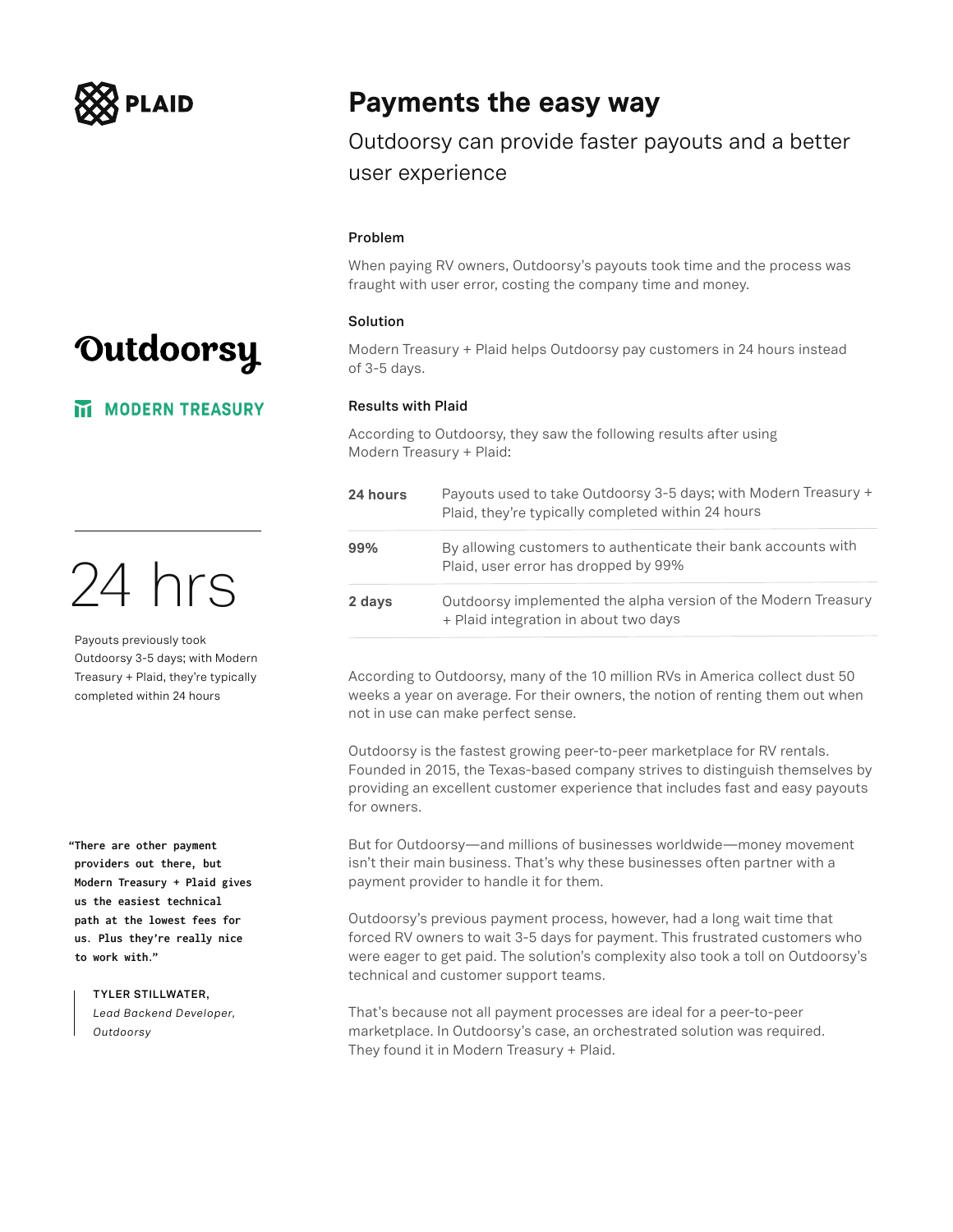**"Overall the experience with Plaid and Modern Treasury has been excellent. They're both just amazing across the board."**

> **TYLER STILLWATER,**  *Lead Backend Developer, Outdoorsy*

# 99%

By allowing customers to authenticate their financial accounts with Plaid, user error has dropped by 99%

### **Faster payouts**

For RV owners to list their vehicle on Outdoorsy, they need to link a financial account to the service using Plaid. To do so, they simply select their financial institution from a list and enter the login and password associated with their account. Plaid now connects to more than 10,000 US financial institutions often in a matter of seconds.

Once their financial account is connected, RV owners are ready to receive ACH payments. And with Plaid handling the account authentication and Modern Treasury the money movement, payouts can happen much faster. In fact, RV owners typically receive payment within 24 hours of the vehicle's return, a welcome improvement over 3-5 days.

*"There are business advantages to that," explains Tyler Stillwater, Lead Backend Developer at Outdoorsy. "The faster transit times have allowed us to store and move all funds through our master account, which has improved our relationship with our bank."*

Plaid helps Outdoorsy improve the customer experience in other ways, as well. Previously, customers were required to manually enter their account and routing numbers to link their financial accounts. This process was fraught with user error, culminating in failed payments and customer support calls.

By enabling customers to instantly authenticate their accounts with [Plaid Auth](https://plaid.com/products/auth/), user error has dropped by 99%. And for the tens of thousands of RV owners who use Outdoorsy, this streamlines the payment experience while, according to Outdoorsy, saving the company hundreds of hours per month in payment troubleshooting.

*"Plaid makes it easier for users to enter their account information, helping reduce the possibility of user error," says Stillwater.*

### **More secure, less expensive**

With Modern Treasury + Plaid, Outdoorsy got the functionality they needed practically overnight.

*"I could have built the solution myself but going with Modern Treasury + Plaid made everything much easier," says Stillwater.*

This included security as well. Modern Treasury + Plaid provides Outdoorsy with a tokenized solution that enables the company to provide services to its customers without having to store user credentials.

Cost savings is another major benefit. When the pandemic hit, according to Outdoorsy, 90% of their RV reservations were cancelled—marking the start of a brief downturn. During that initial time frame, the company searched for ways to save money and found that Modern Treasury + Plaid gave them the flexibility and functionality they needed at a much lower cost.